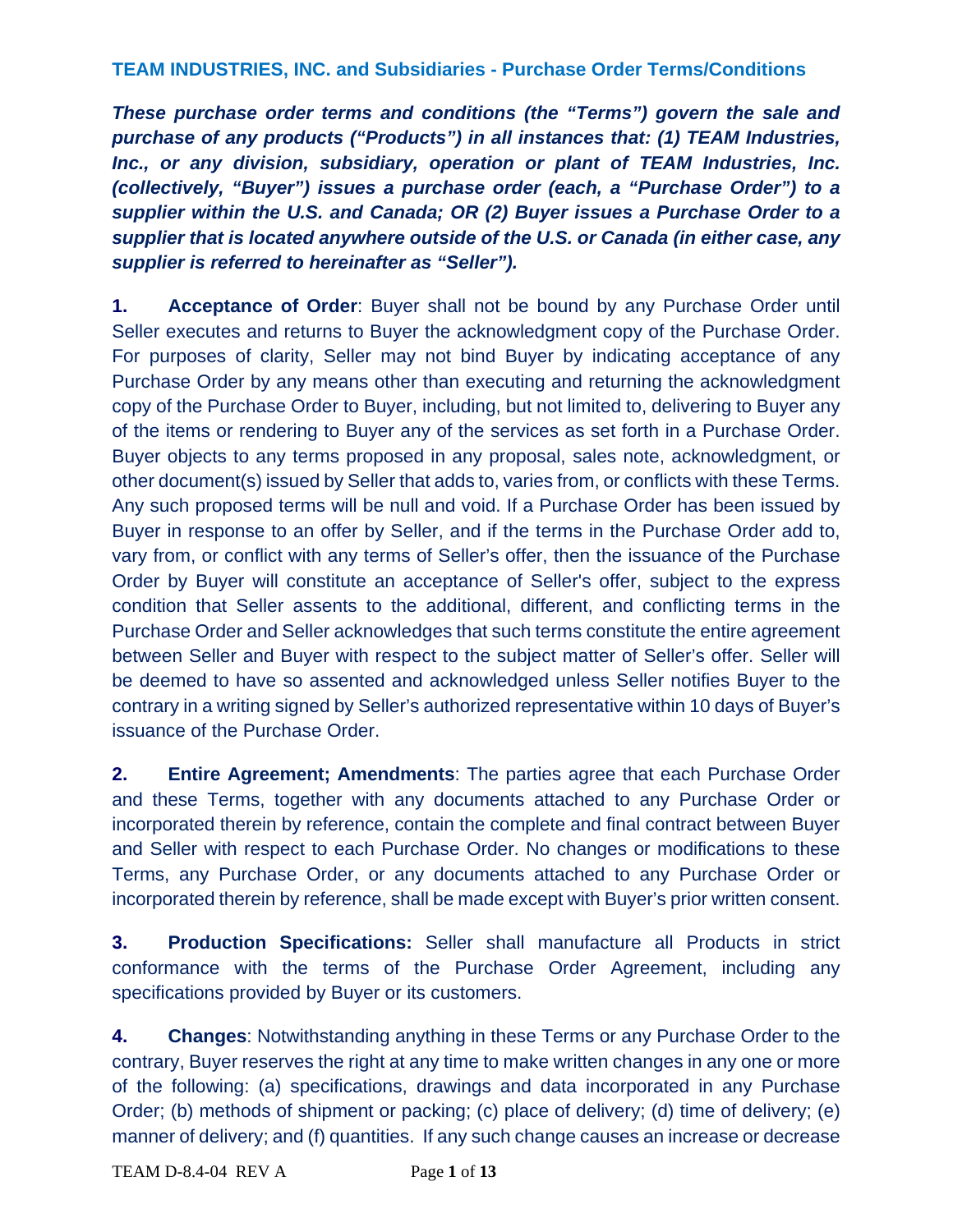in the cost of, or the time required for, performance of the applicable Purchase Order, Seller shall be entitled to claim an equitable adjustment in the price or delivery schedule, or both; provided, however, that Seller waives any such claim unless asserted within twenty (20) days from the date of receipt by Seller of the change order. Notwithstanding the foregoing, all such claims by Seller must be approved by Buyer in writing before Seller proceeds with such change. In no case will Buyer be bound to any price increases unless evidenced by a Purchase Order change notice or revision issued and signed by Buyer's authorized representative.

**5. Prices:** The prices for the Products (the "Prices") are set forth in the Purchase Order, and are inclusive of all applicable federal, state, local and provincial taxes, tariffs or duties, other than sales tax, value added tax, or similar turnover taxes that Seller is required to collect from Buyer and pay over to an applicable taxing authority. Seller will separately identify on its invoices the amount of any such taxes. The Prices constitute the full and complete compensation for the Products, and include compensation for all material, labor, fees, fringe benefits, insurance, profit, and overhead associated with the sale of the Products.

**6. Invoicing:** Seller will promptly submit correct and complete invoices or other agreed billing communications with appropriate supporting documentation and other information reasonably required by Buyer, and Buyer may withhold payment until a correct and complete invoice or other required information is received and verified. Seller's submission of an invoice constitutes a certification that: (a) the quantities and amounts of delivered Products contained on such invoice are true and accurate and that such Products have been delivered in accordance with these Terms and the provisions of the Purchase Order, and (b) the invoice is submitted by a representative of Seller authorized to legally bind Seller. No invoices will be delivered to Buyer until after the Products and Services that are the subject of such invoice have been provided to Buyer.

**7. Delivery, Title, and Risk of Loss:** All deliveries of Products must be made in accordance with the delivery schedule in the Purchase Order or as otherwise directed by Buyer. Time is of the essence in making all deliveries of Products to Buyer. Seller will deliver all Products in the quantities and at the time and place specified in the Purchase Order. All Products will be priced and delivered FCA Seller's facility (Incoterms 2010) with carrier to be designated by Buyer, unless otherwise agreed in writing by the Parties. Title for the Products will pass to Buyer upon receipt of the Products by the carrier selected by Buyer. If the importation of the Products results in the assessment of a countervailing duty on Buyer as the importer, Seller will reimburse such countervailing duty to Buyer, provided such reimbursement is permitted under applicable Law.

**8. Delays:** If Seller fails in any respect to deliver any items in the quantities and at the times specified, or to render any services according to the specifications or by the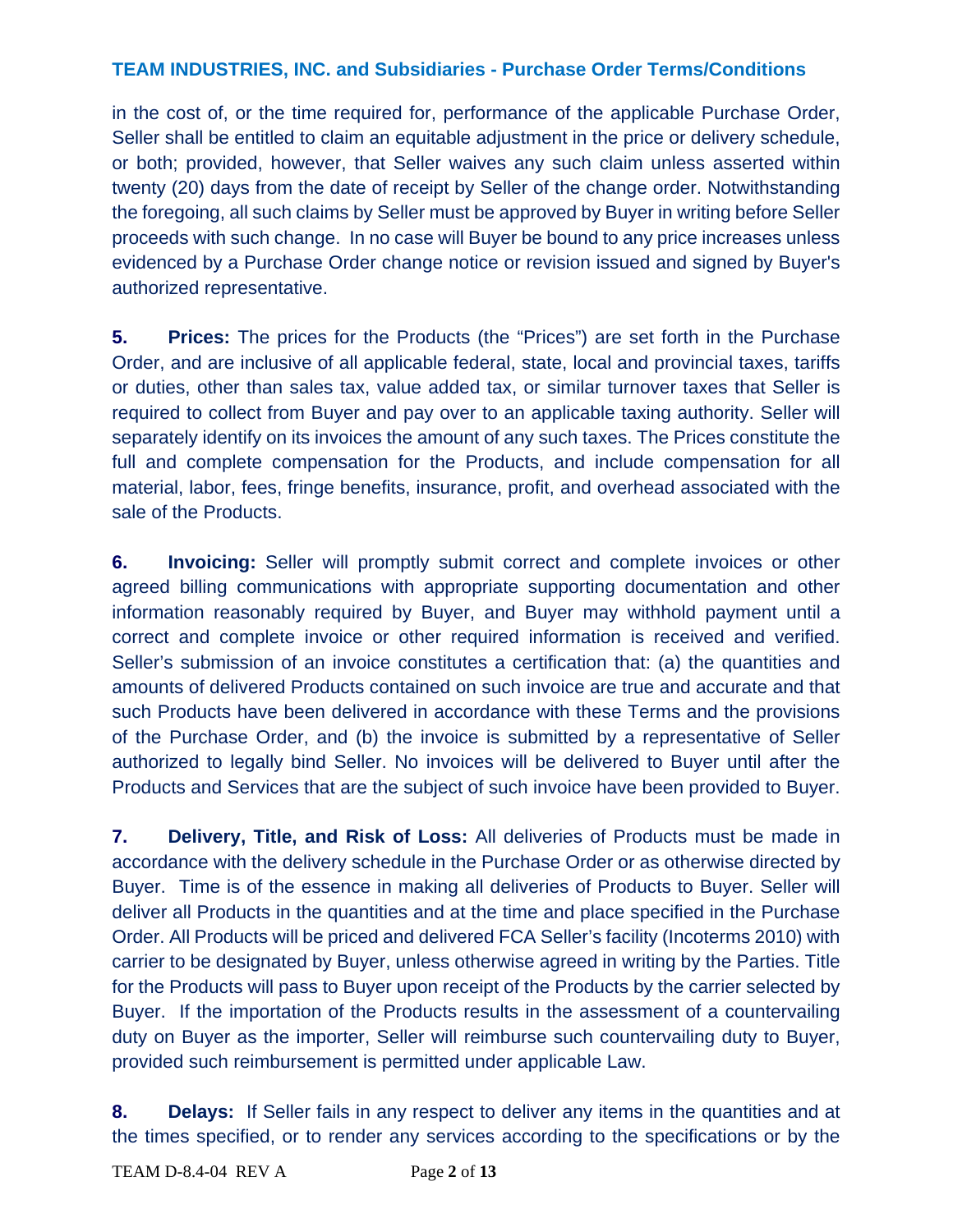times specified, Buyer, in addition to any other rights and remedies available under law or equity, may, in its sole discretion and without liability to Seller or any other party, take either or both of the following actions: (a) direct expedited routings of items (the difference in cost between the expedited routing and the order routing costs to be paid by Seller); or (b) terminate the applicable Purchase Order by notice effective immediately upon receipt by Seller as to stated items not yet shipped or services not yet rendered and to purchase substitute items or services elsewhere (the difference in cost of procuring such substitute items or services to be paid by Seller).

Seller shall be liable for excess transportation charges, delays or claims resulting from any deviation by Seller from Buyer's routing instructions. Neither party shall be liable for excess costs of deliveries or defaults due to causes beyond its control and solely without its fault or negligence, whether in whole or in part; provided, however, that when Seller has reason to believe that deliveries will not be made as scheduled, Seller must provide written notice immediately to Buyer setting forth the cause of and estimated duration the anticipated delay. If Seller's delay or default is caused by the delay or default of any of Seller's permitted subcontractors, such delay or default shall be excusable only if the items to be furnished or services to be rendered were not obtainable from other sources in sufficient time to permit Seller to meet the required delivery or performance schedule, and the delay arose solely out of causes beyond the control of both Seller and such subcontractor and solely without the fault or negligence of either of them, whether in whole or in part.

**9. Excess Products:** Buyer will not be obligated to accept Products in excess of those specified in the applicable Purchase Order, and such Products will be held at Seller's risk. Buyer may return such Products at Seller's risk, and all transportation charges, both to and from the original destination, shall be paid by Seller.

**10. Inspection and Acceptance:** Inspection and test of the Products by Buyer may be made at Buyer's option at Seller's plant and/or the point of destination. Acceptance of the Products by Buyer shall not relieve Seller from any of its obligations and warranties under these Terms or the applicable Purchase Order. In no event shall payment be deemed to constitute acceptance.

**11. Defective Products:** If any of the Products fail to meet the warranties contained in these Terms or the applicable Purchase Order, Seller shall promptly correct or replace those Products at Seller's expense upon notice from Buyer. If Seller fails to do so, Buyer may cancel the applicable Purchase Order as to all such Products, and in addition, may cancel the then-remaining balance of such Purchase Order. After notice to Seller, Buyer may return all such Products to Seller at Seller's risk, and all transportations charges, both to and from the original destination, shall be paid by Seller. Any payment for such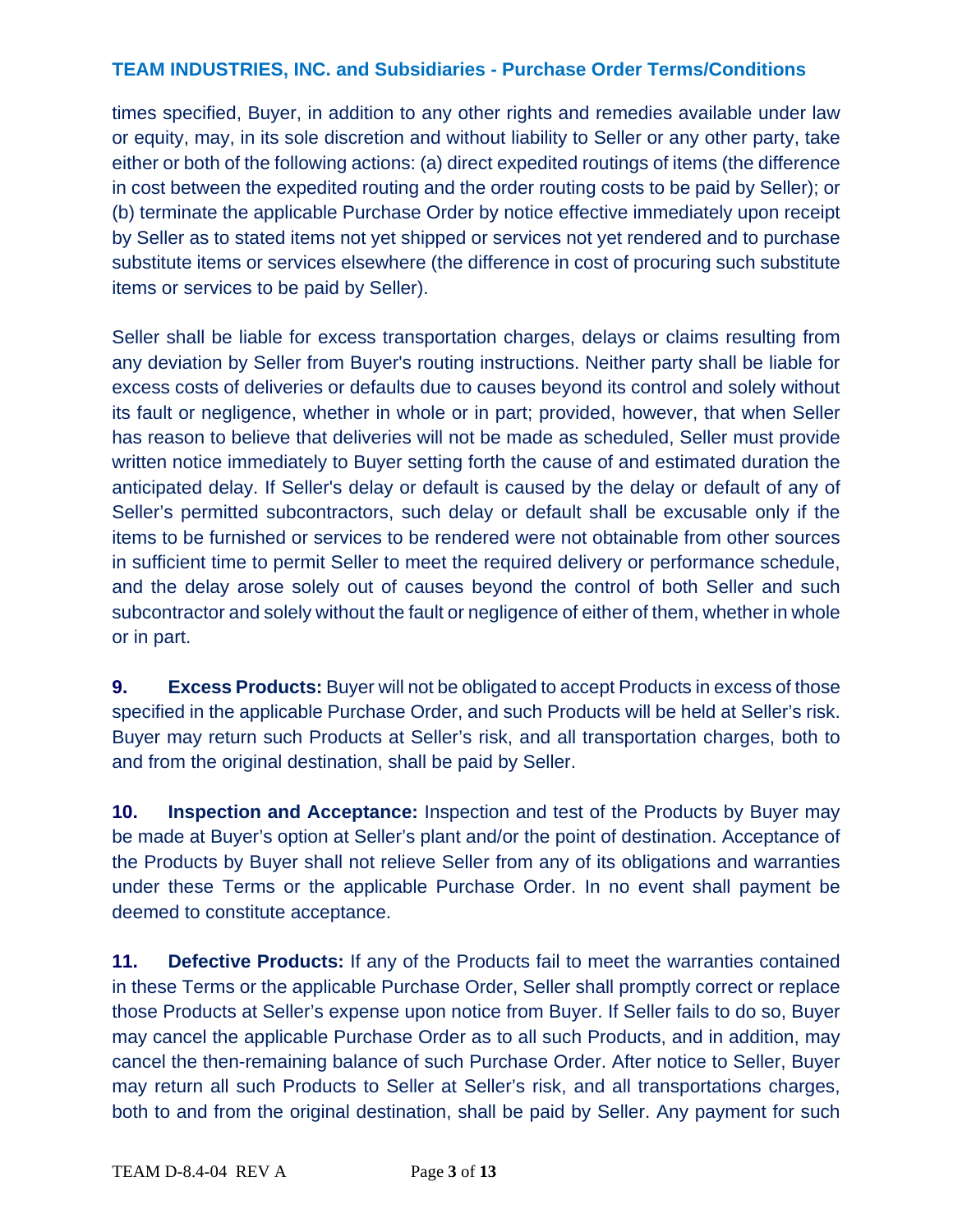Products shall be refunded by Seller. In no instance will Buyer be obligated to make payment for rejected or non-conforming Products.

With respect to Buyer's payment for any Products not rejected by Buyer or conforming replacement Products provided by Seller, the date payment is due shall be computed from the later of the date when Buyer receives a correct invoice to account for rejected Products or the date Buyer receives conforming items.

Buyer shall not be liable for failure to accept any Products, if such failure arises, in whole or in part, from any cause beyond the control of Buyer, including, but not limited to, fires, floods, acts of God, strikes, acts of terrorism, differences with employees, casualties, delays in transportation, shortages of cars, inability to obtain necessary materials or machinery, or total or partial shutdown of Buyer's plant for any reason. Acceptance of any of the items shall not bind Buyer to accept future shipments, nor deprive it of the right to return items already accepted.

Acceptance of all or any part of the items shall not be deemed to be a waiver of Buyer's right either to cancel or to return at Seller's risk and expense all or any portion of the items because of failure to conform to the applicable Purchase Order, or by reason of defects, latent or patent, or other breach of warranty, or to make any claim for damages, including manufacturing costs, damage to materials, or articles caused by improper boxing, crating or packing, and loss of profits or other special damages incurred by Buyer; it being understood that such rights shall be in addition to any other remedies available under law or equity.

**12. Recalls:** In the event that Buyer determines that any Products furnished by Seller create or contribute to any voluntary or government-mandated recall, service campaign or similar program initiated by Buyer or its customers ("Recall"), Seller will be responsible for all costs and damages resulting from such Recall, including costs of notification, costs of repair and/or replacement, penalties, fines and buy backs, as well as shipping, labor and administrative costs, based upon Buyer's allocation of responsibility for the Recall. This Article will not limit Seller's responsibility under any other provision of the Purchase Order.

**13. Packing, Drayage and Containers:** No charges for packing, drayage or containers will be allowed unless specified on the face of the applicable Purchase Order. Seller shall prepare, at its expense, labels for the boxes and shipping containers containing such information, if any, as Buyer may specify. Seller shall be liable for damage to materials or articles arising from improper boxing, crating or packing.

**14. Product Warranties:** Seller hereby warrants that all items furnished to Buyer by Seller: (a) shall conform in all respects to all specifications set forth in these Terms, the applicable Purchase Order, and any documents attached to any Purchase Order or incorporated therein by reference; (b) shall be new and free from defects; (c) shall be of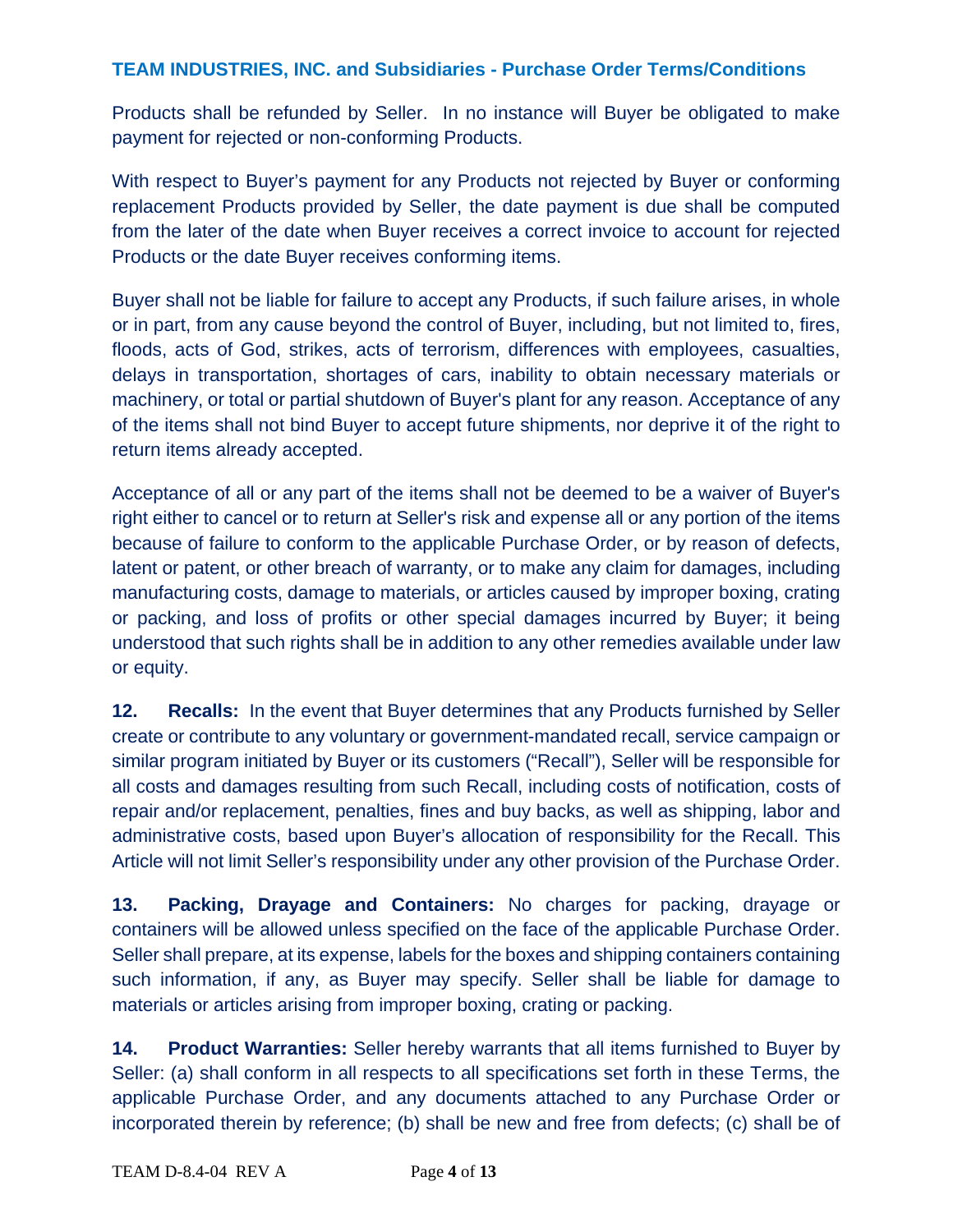merchantable quality and fit for Buyer's purposes; (d) shall be delivered with good title, free and clear of any security interest, claim, demand, lien or any other encumbrance; (e) shall comply with all applicable laws of the countries in which the end products into which the Products are to be installed, are to intended be sold; and (f) shall not misappropriate any trade secret or infringe, violate, trespass or in any other manner contravene or constitute the unauthorized use of any patent, trademark, copyright or other intellectual property right. Seller hereby further warrants that all items furnished shall conform to all representations, affirmations, promises, descriptions, samples or models forming the basis of the applicable Purchase Order. Seller agrees that these warranties shall survive acceptance and incorporation of the Products into end products manufactured by Buyer. Seller further warrants that all services performed for or on behalf of Buyer shall: (a) conform in all respects to all specifications set forth in these Terms, the applicable Purchase Order, and any documents attached to any Purchase Order or incorporated therein by reference; (b) will be performed in a competent, workmanlike manner; and (c) shall be free from faults and defects. If any items furnished or services provided are not ordered to Buyer's specifications, Seller further warrants that they will be merchantable and fit and sufficient for the purpose intended. All of the foregoing warranties shall be in addition to any warranties of additional scope given by Seller to Buyer. None of the foregoing express warranties nor any other implied or express warranties shall be deemed disclaimed or excluded unless evidenced by a Purchase Order change notice or revision issued and signed by Buyer's authorized representative.

**15. Interchangeability:** All items purchased hereunder (or parts thereof) are to be completely interchangeable with like items (or parts thereof) purchased from Seller previously by Buyer or Buyer's customer. To this end, all designs, processes or procedures used by Seller in supplying like items (or parts thereof) previously are to be used by Seller in supplying all purchased items (or parts thereof). Any deviation to any of Seller's design, processes or procedures requires Buyer's prior written approval. Seller shall be liable for all of Buyer's costs associated with the discovery and retrofit of non-interchangeable items or parts thereof resulting from Seller's failure to comply with the requirements of this Article.

**16. Process Improvements and Seller Managed Inventory:** Seller will not make any change in the design, process, quality requirements, packaging and/or shipping of a Product without the prior written consent of Buyer. In the event Seller makes a Buyerapproved change in the design, process, quality requirements, packaging and/or shipping of a Product, the result of which reduces the delivered cost of the Product to Buyer, the savings (net of any reasonable costs incurred by Seller or Buyer to accommodate such change) will be shared equally between the Parties.

In the event Buyer initiates a change in the design, process, quality requirements, packaging and/or shipping of a Product (including any changes to Buyer's quality or inspection standards), the result of which reduces the delivered cost of the Product to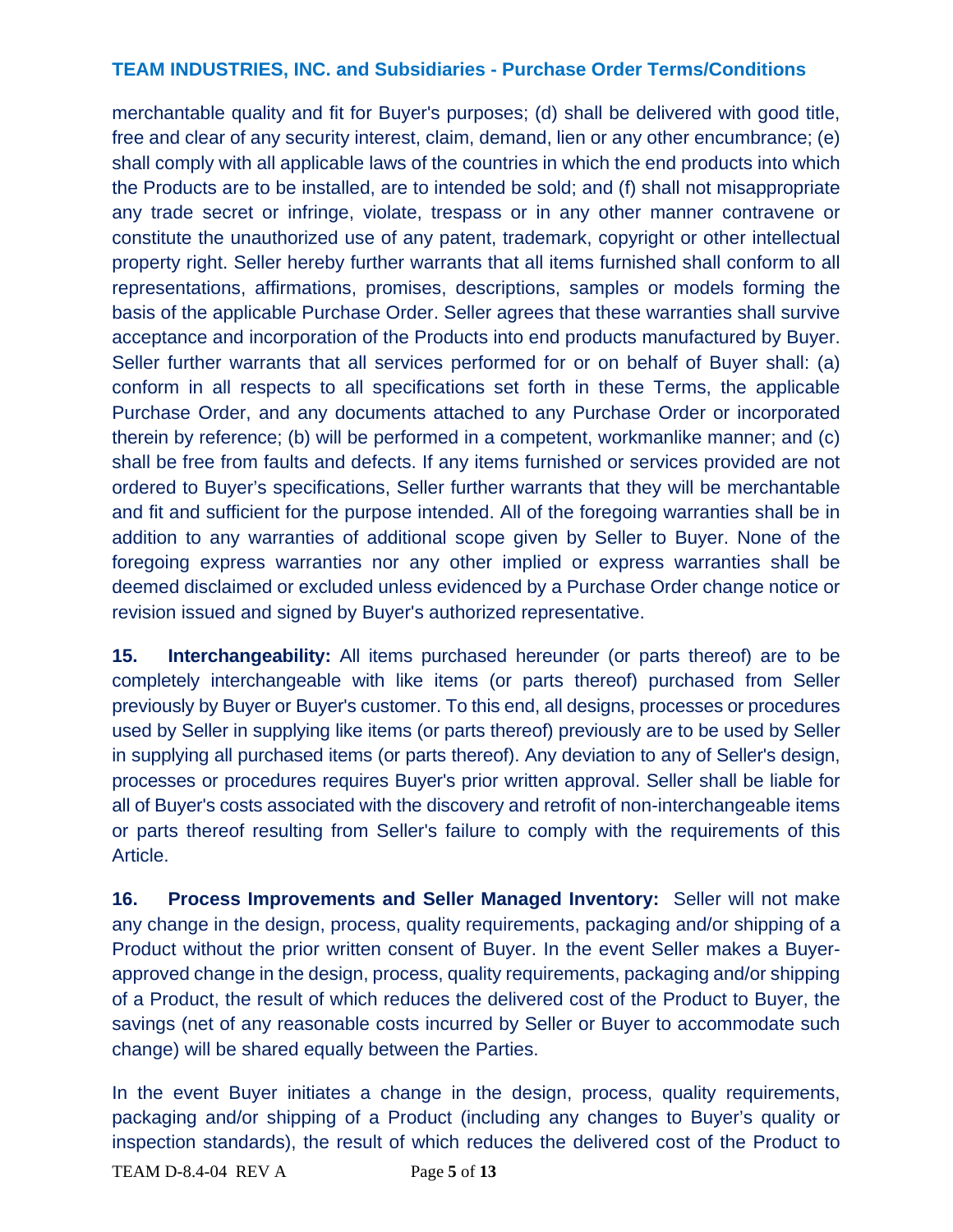Buyer, the Price to Buyer will be reduced by the full amount of such savings (net of any reasonable costs incurred by Seller or Buyer to accommodate such change).

If requested by Buyer, Seller will develop and initiate, subject to Buyer's review and approval, a plan for establishing and maintaining a supplier managed inventory program including the use of just-in-time or similar production techniques where components and sub-assemblies are produced based upon notification of Buyer demand.

Seller covenants that it will not sell, assemble or manufacture or contract to sell, assemble, or manufacture any products, including the Products, to other parties in quantities and/or on a production schedule that could impair or impede Seller's ability to meet its obligations to Buyer. Seller undertakes to maintain an inventory of raw materials, or to obtain raw materials from its suppliers, in such quantities as are necessary to meet its obligations to Buyer. If Seller (a) is unable to obtain sufficient quantities of raw materials to deliver the products it is obligated to deliver to all of its customers, including the Products, or (b) is prevented from fulfilling its obligations to deliver and sell Products under Purchase Order(s) with Buyer, Seller will give first priority in the allocation of available supplies of raw materials and its finished products to fulfilling its obligations to Buyer under the Purchase Order. Seller represents that it has not entered into, and covenants that it will not enter into, any contract or other arrangement with any customer that is inconsistent with the covenants set forth in this Article 12.

**17. Design Ownership:** Unless otherwise provided in the applicable Purchase Order or agreed to in a writing signed by both parties, each party remains the respective owner of its developments, inventions, conceptions, creations, works of authorship, improvements, and the like made, conceived, or created related to the items that are the subject of the applicable Purchase Order, as well as patents thereon whether applied for or granted ("Intellectual Property"). Subject to Articles 17 and 18 below, Buyer and Seller will jointly own any Intellectual Property developed as a result of any Purchase Order. Without the express written consent of Buyer, Seller will not sell or otherwise transfer items subject to any Purchase Order unless Seller is the sole owner of the Intellectual Property related to said items.

**18. Property of Buyer:** Unless otherwise provided in the applicable Purchase Order or agreed to in a writing signed by both parties, property of every description including but not limited to all tooling, tools, equipment and material furnished or made available to Seller, title to which is in Buyer, and any replacement thereof shall be and remain the exclusive property of Buyer. Such property (other than material) shall not be modified without the written consent of Buyer. Such property shall be plainly marked or otherwise adequately identified by Seller as being owned by Buyer and shall be safely stored separately and apart from Seller's property when possible and practical. Buyer's property shall remain on Seller's premises and in Seller's control at all times unless authorized by Buyer in writing. Seller shall keep Buyer's property free from all liens and encumbrances. Seller shall not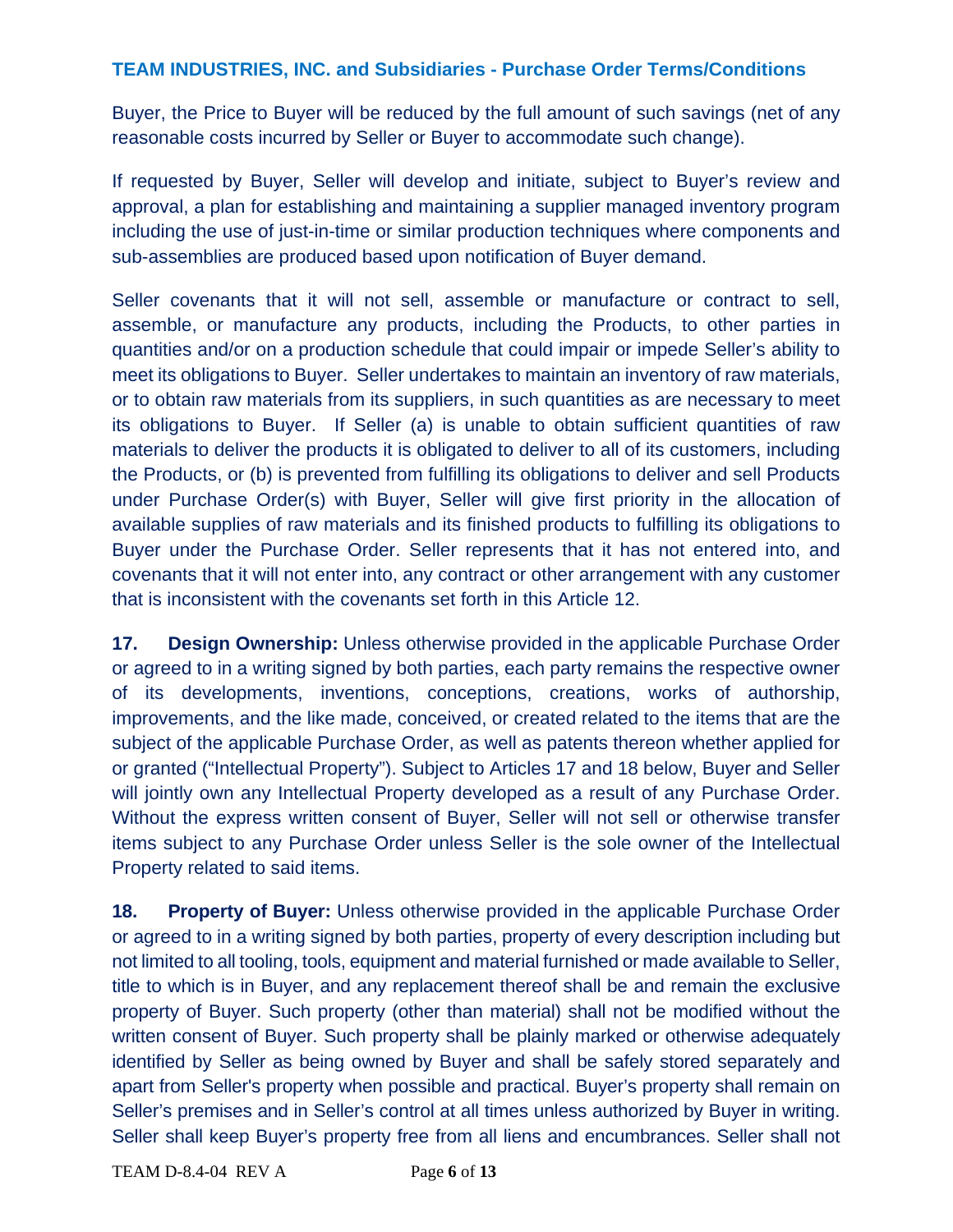use such property except for performance of work under a Purchase Order or as authorized in writing by Buyer. Such property while in Seller's possession or control shall be listed in writing and kept in good condition, shall be held at Seller's risk, and shall be kept insured by Seller, at its expense, in an amount equal to the replacement cost with loss payable to Buyer. To the extent such property is not material consumed in the performance of a Purchase Order, it shall be subject to inspection and removal by Buyer and Buyer shall have the right of entry for such purposes without any additional liability whatsoever to Seller. As and when directed by Buyer, Seller shall disclose the location of such property, prepare it for shipment and ship it to Buyer in as good condition as originally received by Seller, reasonable wear and tear excepted.

**19. Special Tooling:** The term "special tooling" as used in this Article shall be deemed to include all jigs, dies, fixtures, molds, patterns, special cutting tools, special gauges, special test equipment, other special equipment and manufacturing aids, and drawings and any replacements of the foregoing, acquired or manufactured or used in the performance of a Purchase Order, which are of such a specialized nature that, without substantial modification or alteration, their use is limited to the production of the items or parts thereof or performance of the services of the type required by the applicable Purchase Order. The term "special tooling" does not include (a) items of tooling or equipment heretofore acquired by Seller, or replacement thereof, whether or not altered or adopted for use in the performance of a Purchase Order, (b) consumable small tools, (c) general or special machine tools or similar capital items, or (d) tooling, title to which is in Buyer.

Seller agrees that special tooling shall be retained and not used or reworked except for performance of work under a Purchase Order or as authorized in writing by Buyer. While in Seller's possession or control, Seller warrants that it will keep the special tooling in good condition fully covered by insurance, and will replace it when lost, destroyed, or necessary for performance of work under a Purchase Order. Seller shall furnish Buyer a list of the items, parts, or services for the manufacture or performance of which such special tooling is used or designed and a list indicating where each item of the special tooling is located quarterly, and upon cessation or termination of work under the applicable Purchase Order for which special tooling is required. Upon cessation or termination of such work, Seller shall transfer title to and possession of the special tooling to Buyer for an amount equal to the unamortized cost thereof, or dispose thereof as Buyer may direct in writing. In addition, Buyer shall have the right to take possession of, including the right of entry for such purpose, any special tooling, title to which Buyer acquires under these Terms or the applicable Purchase Order, without any additional liability whatsoever to Seller.

**20. Export Licenses, Security:** If Seller is shipping Products into the United States from locations outside the United States, Seller will obtain all export licenses and authorizations and pay all export taxes, duties, and fees associated with the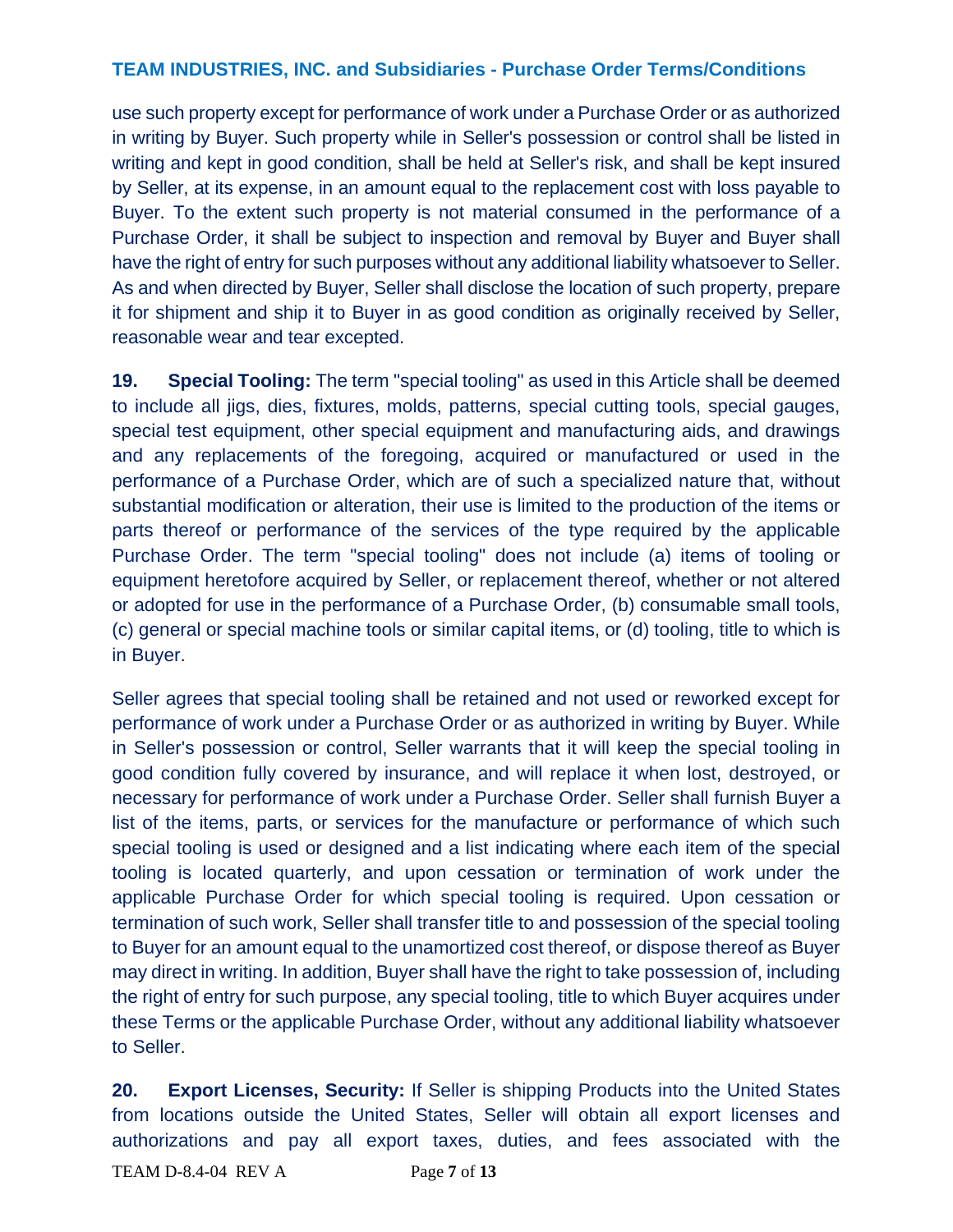manufacturing and provision of the Products and Services, unless otherwise agreed in writing, in which case Seller will provide all information and records necessary to enable Buyer to obtain such export licenses or authorizations. Seller accepts responsibility for and will implement security measures to ensure the safe and secure transportation of Products throughout the supply chain, and will adhere to all applicable security requirements.

**21. Confidentiality:** All information furnished or made available by Buyer to Seller or to Seller's employees or subcontractors shall be treated as confidential and shall not be disclosed by Seller, its employees and subcontractors to any third party either in whole or in part, without Buyer's prior written consent. Seller shall enter into a confidentiality agreement with all subcontractors and third parties when sharing confidential information and shall provide Buyer with an executed copy of such agreement upon Buyer's request. Seller agrees not to assert any claim against Buyer with respect to any information which Seller shall have disclosed or may hereafter disclose to Buyer in connection with the items or services covered by any Purchase Order. Seller agrees that all designs, drawings, processes, compositions of material, specifications, software, mask works or other technical information made or furnished by Seller in connection with the items or services covered by any Purchase Order, including all rights thereto, shall be the sole and exclusive property of Buyer, free from any restriction, and Seller shall protect same against unauthorized disclosure to or use by any third party.

**22. Inventions:** Seller agrees that, as to all inventions and improvements in such designs, drawings, processes, compositions of material, specifications, software, mask works or other technical information made or furnished by Seller in connection with the items or services covered by any Purchase Order, Seller will promptly identify and disclose such inventions or improvements to Buyer and execute or obtain the execution of any papers as may be necessary to perfect ownership of the inventions or improvements in Buyer or as may be necessary in the obtainment, maintenance, or enforcement by Buyer of any patent, trademark, copyright, trade secret, mask work right or other proprietary right pertaining to the inventions or improvements. All of the foregoing provisions and the obligations shall survive termination or completion of the applicable Purchase Order.

**23. Intellectual Property Indemnification.** Seller agrees: (a) to defend, indemnify and hold harmless Buyer, its successors and customers against all claims, demands, losses, suits, damages, liability and expenses (including reasonable attorneys' fees) arising out of any suit, claim or action for actual or alleged direct or contributory infringement of, or inducement to infringe, any United States or foreign patent, trademark, copyright, mask work or other proprietary right by reason of the manufacture, use or sale of the items or services covered by any Purchase Order, including claims infringement arising out of compliance with specifications furnished by Buyer, but excluding claims of infringement arising solely as a result of designs owned and supplied to Seller by Buyer, or for actual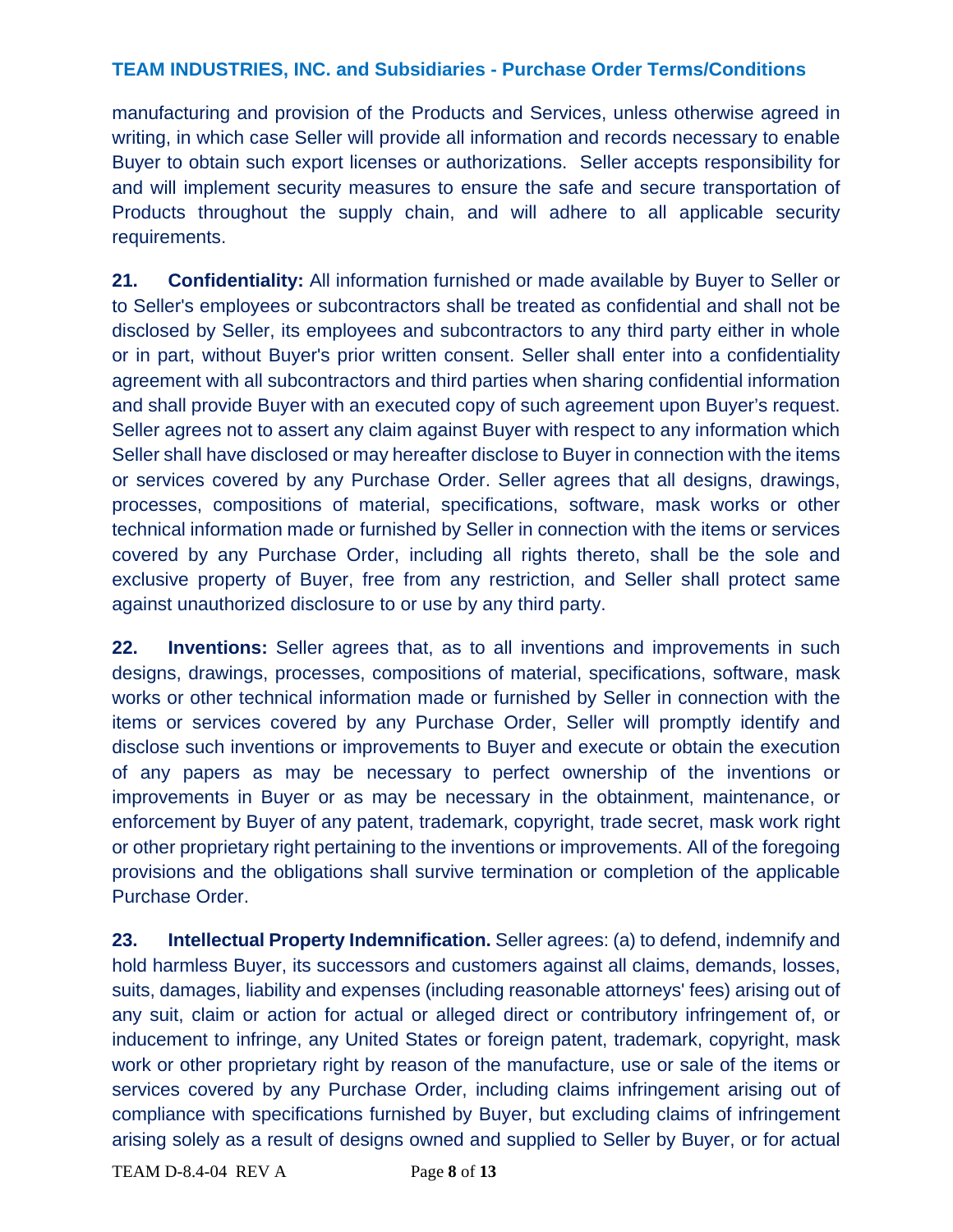or alleged misuse or misappropriation of a trade secret resulting directly or indirectly from Seller's actions; (b) to waive any claim against Buyer under the Uniform Commercial Code as adopted by the State of Minnesota, including any hold harmless or similar claim, in any way related to a claim asserted against Seller or Buyer for patent, trademark, copyright or mask work right infringement or the like, including claims arising out of compliance with specifications furnished by Buyer; and (c) that Buyer shall have a worldwide, exclusive, royalty free, irrevocable license to use, sell and have sold, repair and have repaired, and reconstruct and have reconstructed the items covered by any Purchase Order. Seller assigns to Buyer all right, title and interest in and to all trademarks, copyrights, and mask work rights in any material created for Buyer in connection with any Purchase Order. The obligations of this paragraph shall survive termination or completion of any Purchase Order. Seller shall notify Buyer in writing of any lawsuit or other claim against it or its affiliated corporations, on account of any intellectual property infringement.

**24. Indemnification:** To the fullest extent permitted by law, Seller shall indemnify and save the Buyer harmless from any and all claims against the Buyer as a result of injury or damage to an ultimate user or other person arising out of or in any way related to any product or service sold by the Seller to the Buyer, whether the injury or damage is a result of negligent manufacturer or otherwise. Seller further agrees to indemnify and save Buyer harmless from any and all losses, liabilities, damages, claims, demands, suits, actions, proceedings, subrogation's and expenses, including court costs and reasonable attorneys' fees, arising out of or in any way related in any way to any Purchase Order, or the services performed or items delivered under any Purchase Order, except for items manufactured entirely to Buyer's specifications, which are claimed or made by any person, firm, association or corporation, including employees, workers, servants, subcontractors or agents of Seller arising from any cause or for any reason whatsoever. Seller further agrees, upon receipt of notification, to promptly assume full responsibility for the defense of any and all such suits, actions, or proceedings which may be brought against Seller or against Buyer. In the event Buyer's machinery or equipment is used by Seller in the performance of any work that might be required under any Purchase Order, such machinery or equipment shall be considered as being under the sole custody and control of Seller during the period of such use by Seller.

**25. Insurance:** Seller shall secure, maintain, and furnish Buyer with evidence of insurance showing that Seller has and will maintain adequate insurance coverage during the life of any Purchase Order and for a reasonable period thereafter at Buyer's option, including but not limited to comprehensive general liability insurance and products liability insurance. Such evidence of insurance must be updated as required to maintain coverage and must set forth the name of the insurer, policy number, expiration date, and limits of liability, must name Buyer as an additional insured, and must include all required endorsements, all to Buyer's reasonable satisfaction. Compliance by Seller with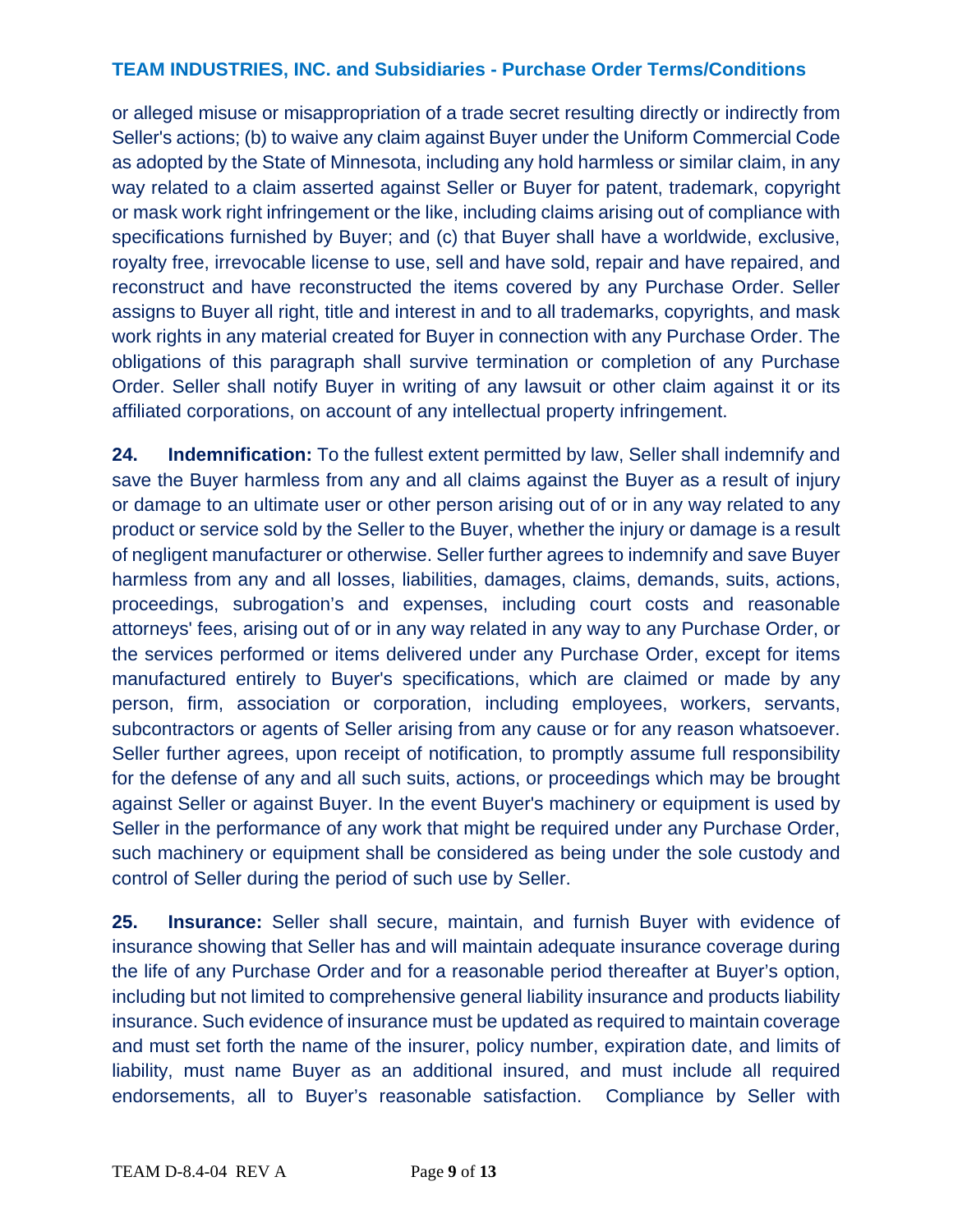insurance requirements does not in any way affect or limit Seller's obligation to indemnify Buyer as set forth in these Terms or the applicable Purchase Order.

**26. Cancellation:** Buyer shall have the right to cancel for default all or any part of the undelivered portion of any Purchase Order if Seller: (a) fails to make reasonable progress towards completion of the Purchase Order at the times specified; (b) does not make deliveries as specified in the delivery schedule; (c) breaches any of the terms set forth in the Purchase Order or these Terms, including any express or implied warranties of Seller; (d) makes an arrangement, extension or assignment for the benefit of creditors; (e) dissolves or otherwise ceases to exist or liquidates all or substantially all of its assets; or (f) becomes insolvent or generally does not pay its debts as they become due. If this order is cancelled for default, Buyer may require Seller to transfer title and deliver to Buyer any (1) completed items, and (2) partially completed items and materials, parts, tools, dies, jigs**,** fixtures, plans, drawings, information, and contract rights that Seller has specifically produced or acquired for the terminated portion of the applicable Purchase Order. Upon direction of Buyer, Seller shall also protect and preserve property in its possession in which Buyer has an interest. The rights and remedies of Buyer set forth in this Article are in addition to, and not in lieu of, any other remedies which Buyer may have in law or equity or pursuant to any terms set forth in these Terms or the applicable Purchase Order. If, after cancellation pursuant to this Article, it is determined by a court of competent jurisdiction, or otherwise, that the Seller was not in default, or that the default was excusable, the rights and obligations of the parties shall be the same as if the termination had been issued pursuant to Article 23 hereof.

**27. Termination:** Buyer may terminate performance under any Purchase Order in whole or from time to time in part by written notice of termination, whereupon Seller will cease to perform on the date and to the extent specified in the notice and terminate all orders and subcontracts to the extent they relate to the terminated work. Seller will promptly advise Buyer of the quantities of applicable work and material on hand or purchased prior to termination and the most favorable disposition that Seller can make thereof. Seller will comply with Buyer's instructions regarding transfer and disposition of title to the possession of such work and material. Within 60 days after receipt of such notice of termination, Seller will submit all its claims resulting from such termination. Buyer will have the right to check such claims at any reasonable time or times by inspecting and auditing the records, facilities, work or materials of Seller relating to the applicable Purchase Order. Buyer will pay Seller without duplication, the order price for finished work accepted by Buyer and the cost to Seller of work in process and raw material allocable to the terminated work, based on any audit Buyer may conduct and United States generally accepted accounting principles; less, however, (a) the reasonable value or cost (whichever is higher) of any items used or sold by Seller without Buyer's consent; (b) the agreed value of any items used or sold by Seller with Buyer's consent; and (c) the cost of any defective, damaged or destroyed work or material. Buyer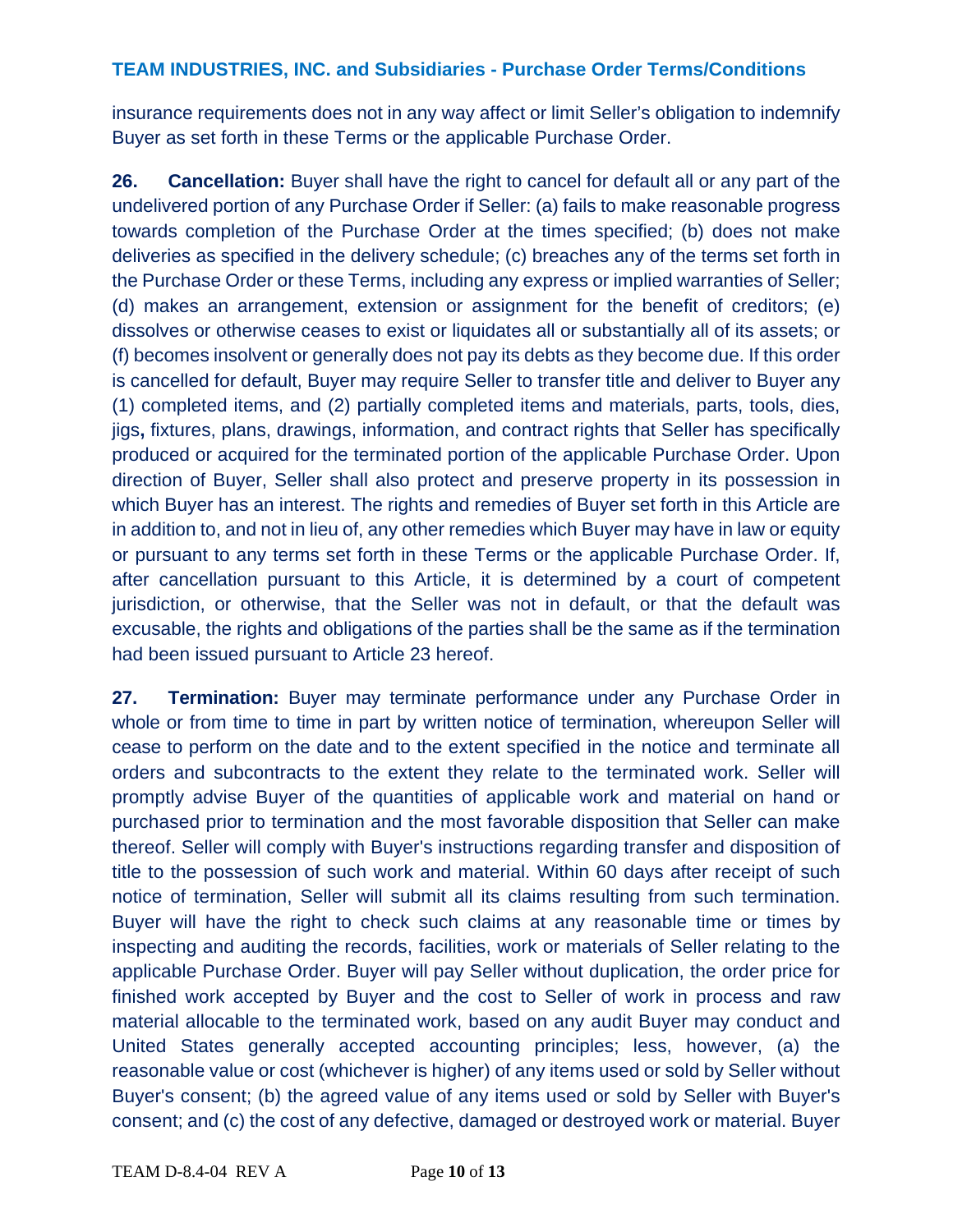will make no payments for finished work, work in process or raw material fabricated or procured by Seller in excess of any order or release. Notwithstanding the above, payments made under this Article shall not exceed the aggregate price specified in the applicable Purchase Order less payments otherwise made or to be made, and adjustments shall be made reducing the payments thereunder for costs of work in process and raw material to reflect on a pro rata basis any indicated loss on the entire Purchase Order had it been completed. Payment made under this Article constitutes Buyer's only liability in the event this order is terminated hereunder. Except as otherwise provided in this order, the provisions of this Article will not apply to any cancellation by Buyer for default by Seller or for any other cause allowed by law or under this order. Except as otherwise provided in Article 22, the provisions of this Article will not apply to any cancellation by Buyer for default by Seller. In no event will Buyer, its affiliates or customers be liable to Seller or to any third party, whether in contract, tort (including negligence), warranty or otherwise, for any indirect, incidental, special, consequential, exemplary or punitive damages (including damages for loss of profits, business interruption, loss of programs or information, and the like, and even if advised of the possibility of such damages) arising out of or relating to any Purchase Order.

**28. Compliance with Applicable Laws:** Seller agrees that, in the performance of any Purchase Order, Seller will comply with all applicable laws, statutes, rules, regulations or orders and shall, upon request, furnish Buyer a certificate to such effect in such form as Buyer may from time to time require.

**29. Buyer's Global Sourcing Code of Supplier Conduct:** Seller hereby agrees to comply in all respects with Buyer's Global Sourcing Code of Supplier Conduct, which is incorporated by reference in these Terms and is available at www.team-ind.com.

**30. Waiver:** The failure of Buyer to insist, in any one or more instances upon the performance of any of the terms, covenants or conditions of these Terms or any Purchase Order or to exercise any right under these Terms or any Purchase Order, shall not be construed as a waiver or relinquishment of the future performance of any such terms, covenants or conditions or the future exercise of such right, but the obligation of Seller with respect to such future performance shall continue in full force and effect.

**31. Assignment, Subcontracting:** Buyer may, without the consent of Seller assign any Purchase Order and its interest therein to any affiliated entity, or to any entity succeeding to Buyer's business, provided that the assignee shall be bound by the obligations of Buyer thereunder. Seller may not subcontract or assign, in whole or in part, the Purchase Order or any of Seller's obligations or rights thereunder without Buyer's prior written consent and any attempted assignment without such consent will be void and unenforceable. For purposes of the Purchase Order, affiliates of Seller are considered subcontractors. In the event that Buyer permits Seller to subcontract any of its obligations under the Purchase Order, Seller may not change subcontractors without Buyer's advance written approval and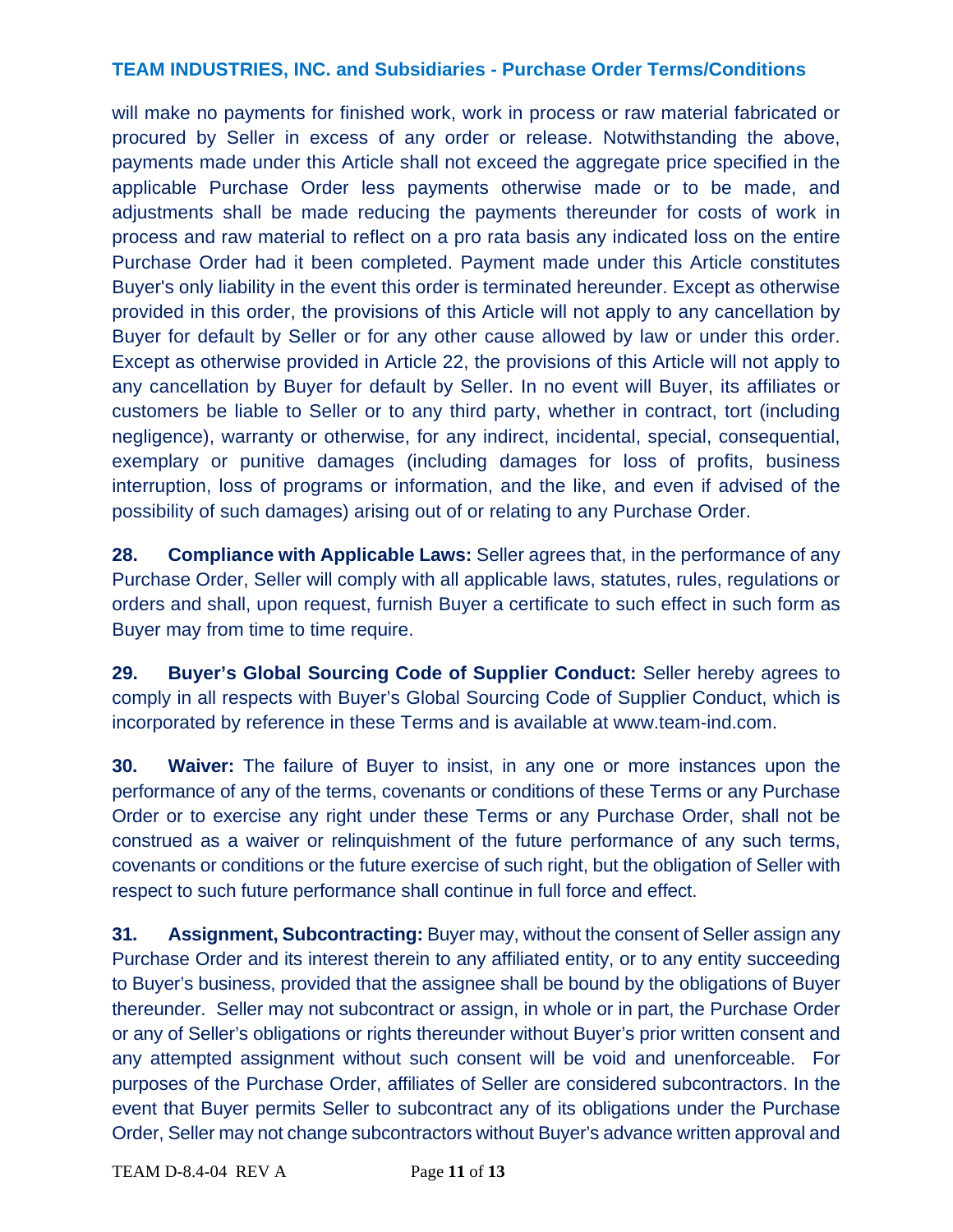such change must be made in accordance with any applicable requirements of Buyer. Seller will remain primarily liable and obligated to Buyer for the timely and proper performance of all of its obligations under the Purchase Order, even if delegated to a Buyerapproved subcontractor, and for the proper and timely performance and actions of any person or entity to which it delegates or subcontracts any such obligation. Any subcontractor utilized by Seller in performing obligations under a Purchase Order shall be provided terms and conditions that are consistent with these Terms.

**32.** Set Off, Ongoing Performance; Severability. Buyer shall have the right to set off against any amounts payable by Buyer to Seller under any Purchase Order or any other agreements between Buyer and Seller any amounts which Seller owes to Buyer under any Purchase Order or otherwise. In the event of any disputes arising under any Purchase Order, Buyer and Seller shall proceed diligently with the performance required thereunder pending resolution of any such dispute. If any portion of these Terms or any Purchase Order is found to be invalid or unenforceable by a court of competent jurisdiction, the remaining portions of these Terms or such Purchase Order shall remain valid and enforceable.

**33. Governing Law:** These Terms shall be construed and the obligations of the parties shall be determined in accordance with the laws of Minnesota, United States of America, without regard to its principles of conflict of laws, and expressly excluding the United Nations Convention on Contracts for the International Sale of Goods, 1980 as amended.

**34. Dispute Resolution – Domestic Seller:** If Seller's principal place of business is in the United States, any dispute, controversy or claim arising out of or relating to these Terms or any Purchase Order must be brought in either the courts of State of Minnesota, Isanti County or, if subject matter jurisdiction exists, in the U.S. District Court for the District of Minnesota. Each party irrevocably submits to the jurisdiction of such courts.

**35. Dispute Resolution – International Seller:** If Seller's principal place of business is outside of the United States, any dispute, controversy or claim arising out of or relating to these Terms or any Purchase Order shall be finally settled by arbitration before and in accordance with the Rules of Conciliation and Arbitration of the International Chamber of Commerce. The parties shall nominate by agreement, an arbitrator within thirty days from the date of which the claimant's request for arbitration has been communicated to the other party. The arbitrator shall not be the same nationality of any party to the suit. If the parties are unable to agree upon an arbitrator within the period provided for above, the Members of the Court of the International Chamber of Commerce shall, as expeditiously as possible, appoint the arbitrator at the request of either party. Arbitration shall be in the English language, and shall take place in Washington, D.C., United States of America. Arbitration awards shall be in U.S. Dollars. Any award rendered by the arbitrator shall be final. Judgment upon the award rendered may be entered in any court having jurisdiction, or application may be made to such court for a judicial acceptance of the award and an